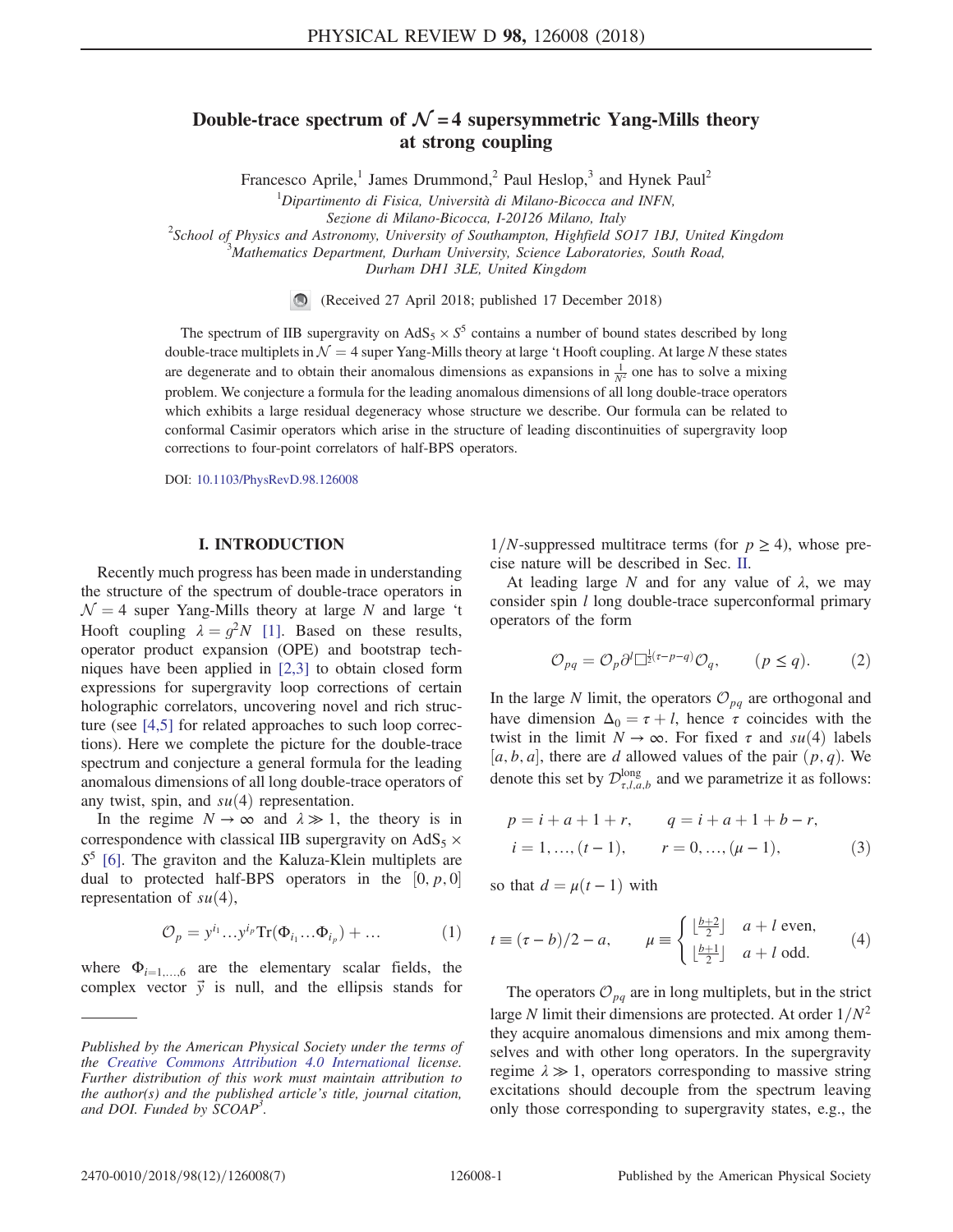single-particle states  $\mathcal{O}_p$  and the two-particle bound states  $\mathcal{O}_{pq}$ . At leading order in large N the  $\mathcal{O}_{pq}$  just mix among themselves to produce the true scaling eigenstates, which we denote by  $K_{pq}$ . Mixing with higher multiparticle states will only occur at higher orders in the  $1/N$  expansion. Analysis of the OPE in the tree-level supergravity regime (see Sec. [III](#page-3-0)) leads us to the following conjecture, generalizing results in [\[1](#page-5-0)–3].

### A. Main conjecture

<span id="page-1-3"></span>Up to order  $1/N^2$ , the dimensions of the operators  $K_{pa}$ are given by

$$
\Delta_{pq} = \Delta_0 - \frac{2}{N^2} \frac{2M_t^{(4)} M_{t+l+1}^{(4)}}{(l+2p-2-a-\frac{1+(-)^{a+l}}{2})_6} \tag{5}
$$

where  $(...)_6$  is the Pochhammer symbol, and

$$
M_t^{(4)} \equiv (t-1)(t+a)(t+a+b+1)(t+2a+b+2).
$$
\n(6)

Note that for  $\mu > 1$  and  $t > 2$  some dimensions exhibit a residual degeneracy because they are independent of q. We display this property with an illustration of  $\mathcal{D}^{\text{long}}_{\tau,l,a,b}$ (see Fig. [1](#page-2-0)). The dots connected by vertical lines in the  $(p, q)$  plane represent operators of common anomalous dimension.

# <span id="page-1-0"></span>II. HOLOGRAPHIC CORRELATORS

<span id="page-1-1"></span>The correlators  $\langle \mathcal{O}_{p_1} \mathcal{O}_{p_2} \mathcal{O}_{p_3} \mathcal{O}_{p_4} \rangle \equiv \langle p_1 p_2 p_3 p_4 \rangle$  may be written as a free part plus an interacting part,

$$
\langle p_1 p_2 p_3 p_4 \rangle = \langle p_1 p_2 p_3 p_4 \rangle_{\text{free}} + \mathcal{P} \times \mathcal{I} \times \mathcal{H}.
$$
 (7)

The factor  $P$  carries the conformal and  $su(4)$  weights and assuming (without loss of generality)  $p_{21} \ge 0$ ,  $p_{43} \ge 0$ , and  $p_{43} \geq p_{21}$ , it takes the form

$$
\mathcal{P} = N^{\frac{1}{2}\sum p_i} \frac{p_1 + p_2 - p_{43}}{g_{12}^2} \frac{-p_{21} + p_{43}}{g_{14}^2} \frac{p_{21} + p_{43}}{g_{24}^2} g_{34}^{p_3},\tag{8}
$$

where  $p_{ij} = p_i - p_j$  and  $g_{ij} = (y_i \cdot y_j)/x_{ij}^2$ . The quantities  $\mathcal I$  and  $\mathcal H$  are functions of the variables  $x, \bar x, y, \bar y$ , related to the conformal and  $su(4)$  cross ratios u, v,  $\sigma$ ,  $\tau$  via

$$
u = x\bar{x} = \frac{x_{12}^2 x_{34}^2}{x_{13}^2 x_{24}^2}, \qquad v = (1 - x)(1 - \bar{x}) = \frac{x_{14}^2 x_{23}^2}{x_{13}^2 x_{24}^2},
$$
  
\n
$$
\frac{1}{\sigma} = y\bar{y} = \frac{y_{12}^2 y_{34}^2}{y_{13}^2 y_{24}^2}, \qquad \frac{\tau}{\sigma} = (1 - y)(1 - \bar{y}) = \frac{y_{14}^2 y_{23}^2}{y_{13}^2 y_{24}^2}.
$$
 (9)

In terms of these variables we have

$$
\mathcal{I}(x,\bar{x},y,\bar{y}) = (x-y)(x-\bar{y})(\bar{x}-y)(\bar{x}-\bar{y})/(y\bar{y})^2.
$$
 (10)

The decomposition into free and interacting parts in [\(7\)](#page-1-1) reflects the property of "partial nonrenormalization" [\[7\]](#page-5-4), i.e., the statement that all the dependence on the coupling appears in the function  $H$ . Here we consider the leading contribution to H at large  $\lambda$ . In the OPE of  $(\mathcal{O}_{p_1} \times \mathcal{O}_{p_2})$  and  $({\mathcal O}_{p_3} \times {\mathcal O}_{p_4})$ , the free term contributes both a protected sector and a long sector. Identifying the sectors is nontrivial due to possible semishort multiplet recombination at the unitarity bound [\[8,9\]](#page-5-5).

<span id="page-1-2"></span>At leading order in the  $1/N^2$  expansion, a correlator is determined by disconnected contributions to the free part. These only exist for  $\langle p \, p \, q \, q \rangle$  and cases related by crossing,

$$
\langle ppqq \rangle = pq\mathcal{P}\left[1 + \delta_{pq}\left[\left(\frac{g_{13}g_{24}}{g_{12}g_{34}}\right)^p + \left(\frac{g_{14}g_{23}}{g_{12}g_{34}}\right)^p\right]\right].
$$
\n(11)

At the next order in  $1/N^2$  in the supergravity regime, treelevel Witten diagrams contribute both the free theory connected diagrams and the first contribution to H.

### A. Supergravity states and free theory

It was noticed in [\[10\]](#page-5-6) that the connected part of  $\langle p_1p_2p_3p_4 \rangle_{\text{free}}$ , generated via tree-level Witten diagrams, disagrees with free theory four-point functions of single-trace half-BPS operators. The resolution is that single-particle supergravity states are not dual to singletrace half-BPS operators, rather they are uniquely defined as those orthogonal to all multitrace operators. From this property we can identify multitrace contributions to  $Tr\Phi^p$ for  $p \geq 4$ . The presence of multitrace admixtures was also discussed in [\[11,12\]](#page-5-7). Consider e.g.,  $\mathcal{O}_4$ , the condition  $\langle \mathcal{O}_4(\mathcal{O}_2)^2 \rangle = 0$  determines

$$
\mathcal{O}_4 = y^{i_1} \dots y^{i_4} \text{Tr}(\Phi_{i_1} \dots \Phi_{i_4}) - \frac{2N^2 - 3}{N(N^2 + 1)} (\mathcal{O}_2)^2. \tag{12}
$$

With this identification of  $\mathcal{O}_4$  the free theory computation of  $\langle 2244 \rangle$  agrees with that of supergravity [\[10\].](#page-5-6) The correct identification of the operators  $\mathcal{O}_p$  is also necessary for the "derivative relation" of [\[13\]](#page-5-8) to hold, as can be directly observed for the cases  $\langle 22nn \rangle$ . More generally, connected free theory diagrams where, e.g.,  $O_{p_3}$  is joined only to  $O_{p_4}$ (see Fig. [2](#page-2-1)) are absent. To see this note that, at twist  $p_{43}$  in the  $(\mathcal{O}_{p_3} \times \mathcal{O}_{p_4})$  OPE, only a half-BPS operator  $\mathcal{O}_{p_{43}}$  of charge  $p_{43}$  could potentially be transferred. By our definition,  $\mathcal{O}_{p_4}$  is orthogonal to all multitrace operators and in particular to the double (or higher) trace operator  $[O_{p_{43}}O_{p_3}]$ . But the vanishing two-point function  $\langle [\mathcal{O}_{p_{43}} \mathcal{O}_{p_3}] \mathcal{O}_{p_4} \rangle$  is just a nonsingular limit of the threepoint function,  $\langle \mathcal{O}_{p_{43}} \mathcal{O}_{p_3} \mathcal{O}_{p_4} \rangle$ , which therefore also vanishes. Hence no operator  $\mathcal{O}_{p_{43}}$  can be exchanged and the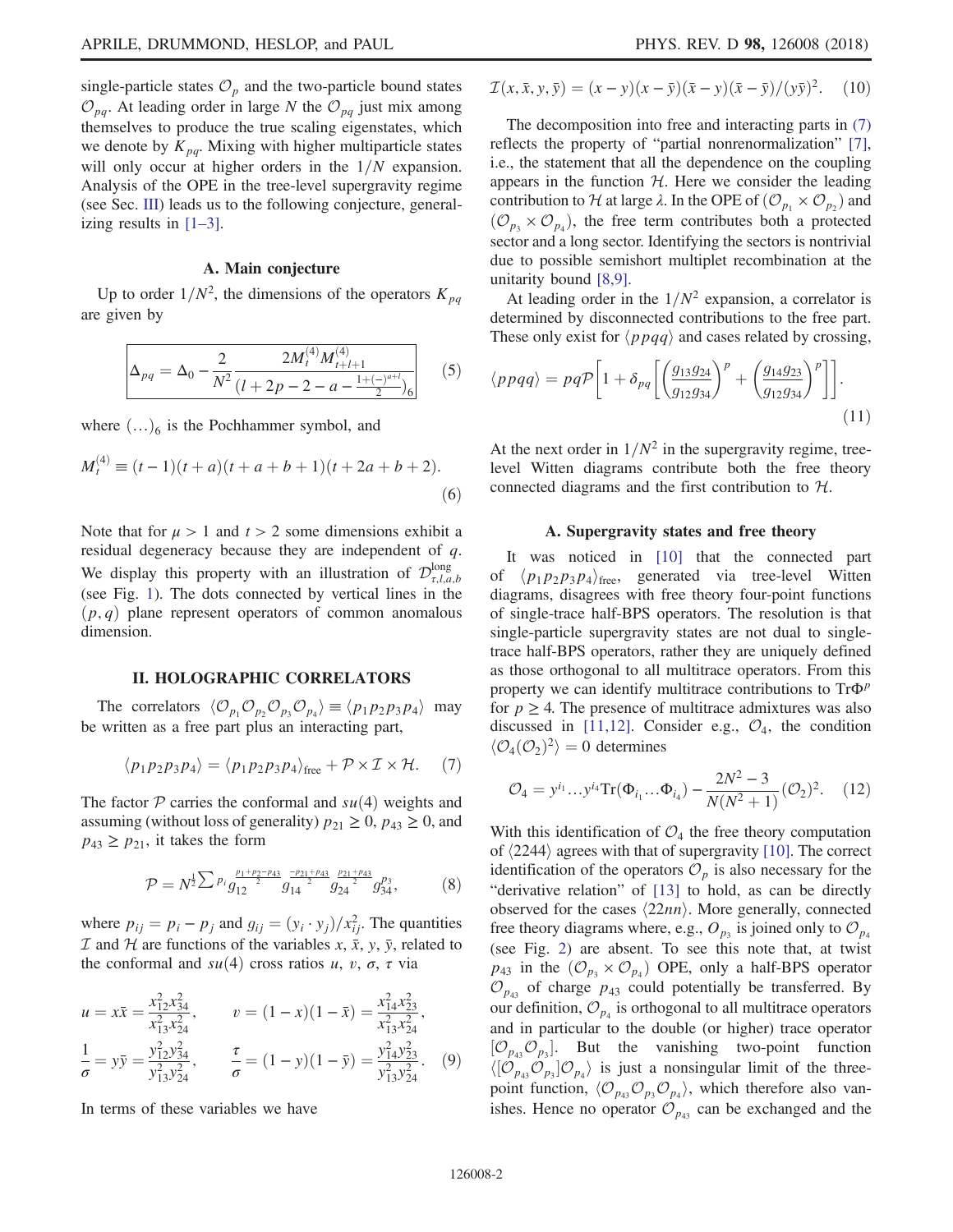<span id="page-2-0"></span>

FIG. 1. Illustration of residual degeneracies.

coefficient of the above diagram must vanish. Note that this holds no matter if  $\mathcal{O}_{p_{43}}$  is single-trace, multitrace, or a combination thereof. Obviously any topology related by a permutation to Fig. [2](#page-2-1) also vanishes.

### B. Tree-level dynamics

<span id="page-2-2"></span>The conjecture of [\[14\]](#page-6-0) is a simple Mellin integral for the leading term in  $H$ 

$$
\mathcal{H}_{\text{RZ}} = -\mathcal{N}_{p_1 p_2 p_3 p_4} \oint dz dw \tilde{u}^z \tilde{v}^x \mathcal{R} \Big[ \frac{z}{\sigma} \Big] \Gamma_{p_1 p_2 p_3 p_4},
$$
  
\n
$$
\Gamma = \Gamma \Big[ \frac{p_1 + p_2 - z}{2} \Big] \Gamma \Big[ \frac{p_3 + p_4 - z}{2} \Big] \Gamma \Big[ \frac{p_1 + p_4 - w}{2} \Big]
$$
  
\n
$$
\times \Gamma \Big[ \frac{p_2 + p_3 - w}{2} \Big] \Gamma \Big[ \frac{z + w + 4 - p_1 - p_3}{2} \Big] \Gamma
$$
  
\n
$$
\times \Big[ \frac{z + w + 4 - p_2 - p_4}{2} \Big],
$$
  
\n
$$
\mathcal{R} = \frac{u^{\frac{p_3 - p_4}{2}}}{v^{\frac{p_2 + p_3}{2}} \sum_{i,j} \frac{a_{ijk}}{i! j! k!} \frac{\sigma^i \tau^j (\tilde{\mu} - z - w + 2i)^{-1}}{(z - \tilde{z} + 2k)(w - \tilde{w} + 2j)}.
$$
 (13)

In the sum i, j,  $k \geq 0$  and we use the notation

$$
\tilde{\mu} = p_2 + p_4 - 2, \qquad \tilde{w} = p_2 + p_3 - 2,
$$
  
\n
$$
\tilde{z} = \min(p_1 + p_2, p_3 + p_4) - 2, \qquad k = M - 1 - i - j,
$$
  
\n
$$
M = p_3 - 1 + \min(0, \Lambda), \qquad \Lambda = \frac{p_1 + p_2 - p_3 - p_4}{2}.
$$
\n(14)

<span id="page-2-6"></span>The coefficients  $a_{ijk}$  are given by

<span id="page-2-1"></span>
$$
a_{ijk} = \frac{2^3 (M-1)!}{(1+|\Lambda|)_k (1 + \frac{p_{43} + p_{21}}{2})_i (1 + \frac{p_{43} - p_{21}}{2})_j}.
$$
 (15)

FIG. 2. A free theory diagram absent from  $\langle p_1p_2p_3p_4 \rangle$ .

The conjecture agrees with all known supergravity computations ([\[15\]](#page-6-1) and refs. therein). The precise integration contour and the assumptions which led to [\(13\)](#page-2-2) are spelled out in [\[12\]](#page-5-9).

# C. Determining  $\mathcal{N}_{p_1p_2p_3p_4}$  from the lightlike limit

<span id="page-2-3"></span>The normalization  $N$  is not determined in [\[14\]](#page-6-0). Here we fix it using the following nontrivial statement:

$$
\lim_{u,v \to 0} \frac{\langle p_1 p_2 p_3 p_4 \rangle}{\mathcal{P}} \bigg|_{\frac{1}{N^2}} = 0, \qquad \frac{u}{v} \text{ fixed.} \qquad (16)
$$

The limit  $u, v \rightarrow 0$  with  $(u/v)$  fixed corresponds to taking the points  $x_1$ ,  $x_2$ ,  $x_3$ ,  $x_4$  to be sequentially lightlike separated.

<span id="page-2-4"></span>Examining both the free theory and interacting contributions to the lhs of [\(16\)](#page-2-3) above, we find that it takes the form  $\sum_{r=1}^{M} A_r(u\tau/v)^r$  where

$$
A_r = p_1 p_2 p_3 p_4 \frac{p_{21} + p_{43} + 2}{2N^2} - \mathcal{N}_{p_1 p_2 p_3 p_4} R_{p_1 p_2}^{p_3 p_4}.
$$
 (17)

The first term in [\(17\)](#page-2-4) comes from  $\langle p_1p_2p_3p_4 \rangle_{\text{free}}/P$  and arises from the diagrams in Fig. [3](#page-2-5). The normalization of each of these diagrams in the planar limit can be simply obtained by counting the number of inequivalent planar embeddings. Cyclic rotation on each vertex leaves the diagram unchanged, hence the factor  $p_1p_2p_3p_4$ . Additionally, the diagonal propagators can be drawn inside or outside the square, giving  $\frac{1}{2}(p_{21} + p_{43}) + 1$  different possibilities. The multitrace terms in  $\mathcal{O}_p$  do not affect the leading N result for the diagram. The cases  $r = 0$  or  $r = M + 1$  correspond to the diagrams of Fig. [2](#page-2-1) which are absent as discussed above.

The second contribution in [\(17\)](#page-2-4) is obtained from  $\mathcal{I} \times \mathcal{H}_{\text{RZ}}$ . Note that each term in  $u^{\frac{2}{2}}v^{\frac{18}{2}}\mathcal{R}$  has the form

$$
\frac{u^{\frac{z-p_{43}}{2}}v^{\frac{w-p_2-p_3}{2}}\sigma^i\tau^j}{(z-p_{43}-2-2(i+j))(w-p_2-p_3+2+2j)}
$$
(18)

and upon residue integration will produce a term proportional to  $(u\sigma)^{i}(u/v)^{1+j}\tau^{j}$ . Since  $\mathcal{I} = \tau + O(u, v)$ , the contribution to  $A_r$  comes from taking the simple poles with  $i = 0$  in [\(15\)](#page-2-6). The residue is

<span id="page-2-5"></span>

FIG. 3. Free theory diagrams in the lightlike limit.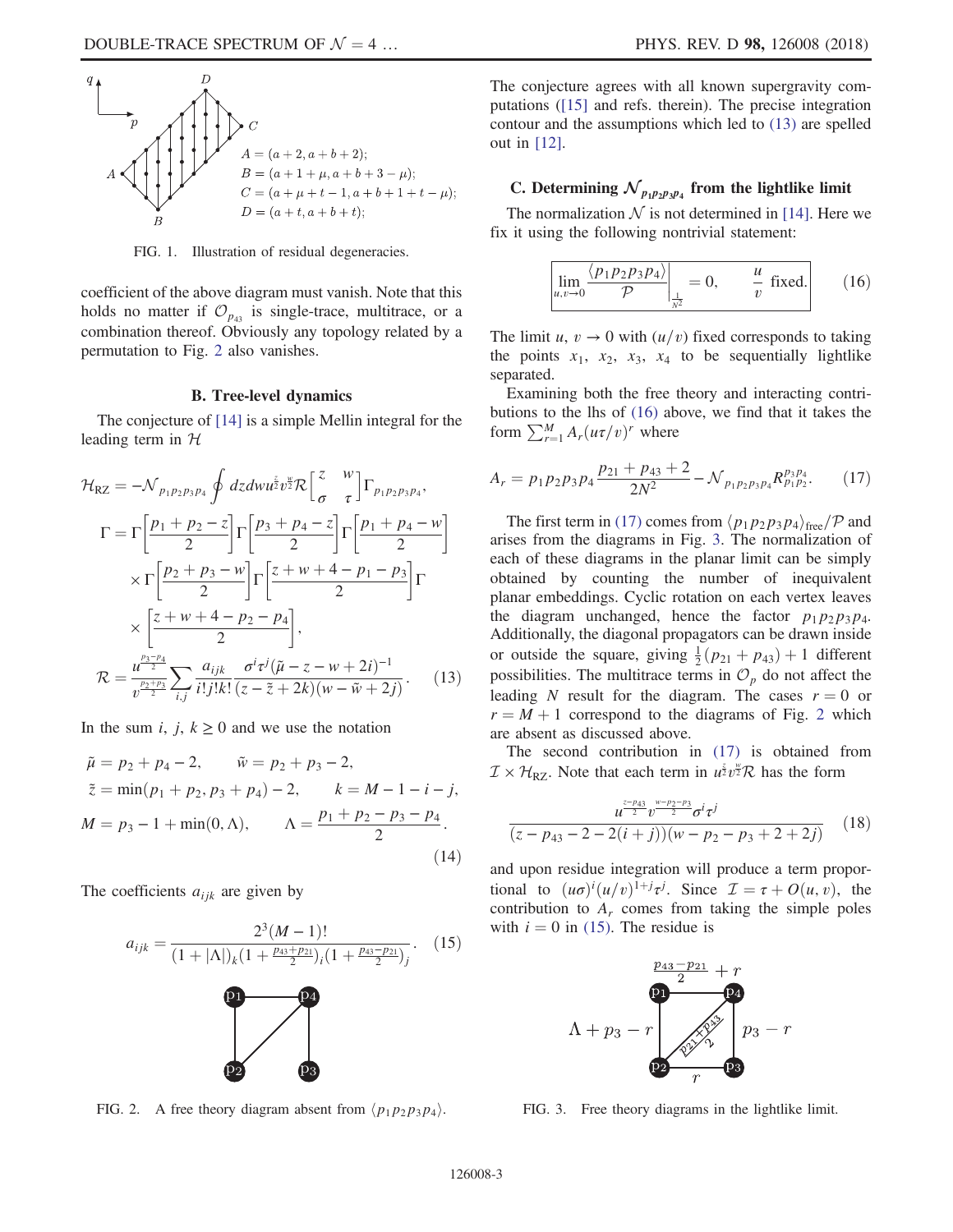$$
R_{p_1p_2}^{p_3p_4} = |\Lambda|! \left(\frac{p_{43} - p_{21}}{2}\right)! \left(\frac{p_{21} + p_{43} + 2}{2}\right)! (M - 1)!.
$$
\n(19)

<span id="page-3-1"></span>Crucially the j dependence cancels between  $a_{0jk}/(j!k!)$ and  $\Gamma_{p_1p_2p_3p_4}$  and hence  $A_r$  is in fact independent of r. Now the statement [\(16\)](#page-2-3) is clearly equivalent to the statement  $A_r = 0$  for all r. Rearranging [\(17\)](#page-2-4) we thus obtain the result for  ${\cal N}_{p_1p_2p_3p_4},$ 

$$
\mathcal{N} = \frac{1}{N^2} \frac{p_1 p_2 p_3 p_4}{|\Lambda|! \left(\frac{p_{43} - p_{21}}{2}\right)! \left(\frac{p_{43} + p_{21}}{2}\right)! (M - 1)!}.
$$
 (20)

The result combines neatly with the coefficients  $a_{ijk}$ ,

$$
\mathcal{N}a_{ijk} = \frac{1}{N^2} \frac{2^3 p_1 p_2 p_3 p_4}{(|\Lambda| + k)! \left(\frac{p_{43} + p_{21}}{2} + i\right)! \left(\frac{p_{43} - p_{21}}{2} + j\right)!}.
$$
 (21)

Note that the expression [\(20\)](#page-3-1) is consistent with the results for  $\mathcal{N}_{ppqq}$  and  $\mathcal{N}_{p,p+1,q,q+1}$  obtained in [\[1,3\]](#page-5-0).

### D. Proof of lightlike vanishing

The lightlike limit projects the common OPE of  $({\cal O}_{p_1} \times {\cal O}_{p_2})$  and  $({\cal O}_{p_3} \times {\cal O}_{p_4})$  onto operators with large spin and naive twist  $\tau \leq p_{43} + 2M$ , i.e.,  $\tau < \min(p_1 + p_2)$  $p_2, p_3 + p_4$ ). To justify the statement [\(16\)](#page-2-3) let us consider the various contributions to the OPE expected in the supergravity regime. First of all we have single-particle states corresponding to half-BPS superconformal primary operators. Such operators have spin zero and do not contribute in the limit  $v \to 0$  which receives contributions from large spin. Next we have (both protected and unprotected) double-trace operators of the form  $[O_p \Box^n \partial^l O_q]$  or mixtures thereof. The leading large N contribution to three-point functions of the form  $\langle \mathcal{O}_p \mathcal{O}_q[ \mathcal{O}_{p'} \Box^n \partial^l \mathcal{O}_{q'} ] \rangle \sim O(N^{p+q})$  arises when  $p = p'$ and  $q = q'$  when the three-point function factorizes into a product of two-point functions. The twist  $\tau$  of the doubletrace operator therefore must obey  $\tau \geq p + q$ , otherwise the three-point function will be suppressed by  $1/N^2$ . The exchanged operators surviving the lightlike limit [\(16\)](#page-2-3) all have twist less than both  $p_1 + p_2$  and  $p_3 + p_4$  and hence the contributions will be suppressed by at least  $1/N^4$  and will not contribute to the lhs of [\(16\).](#page-2-3) Higher multitrace operators are even more suppressed and we conclude that no operators in the supergravity spectrum can contribute in the lightlike limit, justifying [\(16\).](#page-2-3)

#### III. UNMIXING EQUATIONS

<span id="page-3-0"></span>We now describe how the system of relations implied by the OPE describes an eigenvalue problem which allows us to determine the anomalous dimensions of the true doubletrace eigenstates  $K_{pq}$ . In particular, we consider the long multiplet superconformal partial wave (SCPW) expansion of the correlators  $\langle p_1p_2p_3p_4 \rangle$ , in which the pairs  $(p_1, p_2)$ and  $(p_3, p_4)$  both run over the set  $\mathcal{D}_{\tau,l,a,b}^{\text{long}}$  described in [\(3\)](#page-0-0). The result is a symmetric  $(d \times d)$  matrix whose partial wave expansion reads

<span id="page-3-2"></span>
$$
[\langle p_1 p_2 p_3 p_4 \rangle] = \sum_{\tau,l,a,b} \left[ \mathcal{A}_{a,b}^{\tau,l} + \frac{1}{N^2} \log u \mathcal{M}_{a,b}^{\tau,l} \right] \mathbb{L}_{[a,b,a]}^{(\tau|l)}.
$$
 (22)

Terms of order  $1/N^2$  which are analytic at  $u = 0$ , i.e., without a factor of  $log u$ , have been dropped on the rhs.

The matrix  $A_{a,b}^{\tau,l}$  in [\(22\)](#page-3-2) is determined by disconnected free theory and is diagonal due to the form of the dis-connected contributions [\(11\).](#page-1-2) The matrix  $\mathcal{M}_{a,b}^{\tau,l}$  is obtained from the discontinuity around  $u = 0$  of  $\mathcal{H}_{RZ}$ . For completeness, we recall the explicit expression [\[16,17\]](#page-6-2) of a long superblock of naive twist  $\tau$ , spin l, and su(4) rep  $\mathfrak{R} = [n-m, 2m + p_{43}, n-m],$ 

$$
\mathbb{L}_{\mathfrak{R}}^{(\tau|l)} = \mathcal{PI}(x,\bar{x},y,\bar{y}) \frac{\Upsilon_{nm}(y,\bar{y}) \mathcal{B}^{2+\frac{\tau}{2}|l}(x,\bar{x})}{u^{2+\frac{p_{43}}{2}}}.
$$
 (23)

This structure is the simplest among the determinantal superconformal blocks [\[9\]](#page-5-10), since it factorizes into an ordinary conformal block  $\mathcal{B}^{s|l}(x,\bar{x})$  [\[18\],](#page-6-3)

$$
\mathcal{B}^{s|l}(x,\bar{x}) = (-)^{l} \frac{u^{s} x^{l+1} \mathbf{F}_{s+l}(x) \mathbf{F}_{s-1}(\bar{x}) - (x \leftrightarrow \bar{x})}{x - \bar{x}},
$$

$$
\mathbf{F}_{s}(x) = {}_{2}F_{1}\left[s - \frac{p_{12}}{2}, s + \frac{p_{34}}{2}; 2s\right](x)
$$
(24)

and an  $su(4)$  block  $\Upsilon_{nm}(y, \bar{y})$  [\[19\]](#page-6-4),

$$
\Upsilon_{nm}(y,\bar{y}) = -\frac{\mathbf{P}_{n+1}(y)\mathbf{P}_m(\bar{y}) - \mathbf{P}_m(y)\mathbf{P}_{n+1}(\bar{y})}{y-\bar{y}},
$$

$$
\mathbf{P}_n(y) = \frac{n!y}{(n+1+p_{43})_n} \mathbf{J} \mathbf{P}_n^{(p_{43}-p_{21}|p_{43}+p_{21})} \left(\frac{2}{y}-1\right),
$$
(25)

where JP stands for a Jacobi polynomial.

<span id="page-3-3"></span>The matrices  $A$  and  $M$  contain conformal field theory data for the operators  $K_{pq}$ ,

$$
\mathcal{A}_{a,b}^{\tau,l} = \mathbb{C}_{\tau,l,a,b} \cdot \mathbb{C}_{\tau,l,a,b}^T,
$$
  

$$
\mathcal{M}_{a,b}^{\tau,l} = \mathbb{C}_{\tau,l,a,b} \cdot \eta \cdot \mathbb{C}_{\tau,l,a,b}^T.
$$
 (26)

Here the  $(d \times d)$  matrix C, indexed by pairs  $(p_1, p_2)$  and  $(q_1, q_2)$  running over  $\mathcal{D}^{\text{long}}_{\tau,l,a,b}$ , is given by

$$
\mathbb{C} \equiv [\langle \mathcal{O}_{p_1} \mathcal{O}_{p_2} K_{q_1 q_2} \rangle], \tag{27}
$$

and  $\eta = \text{diag}(\eta_{pq})$  is a  $(d \times d)$  diagonal matrix where  $\eta_{pq}$  is (half) the anomalous dimension of the operator  $K_{pq}$  for  $(p, q) \in \mathcal{D}_{\tau, l, a, b}^{\text{long}},$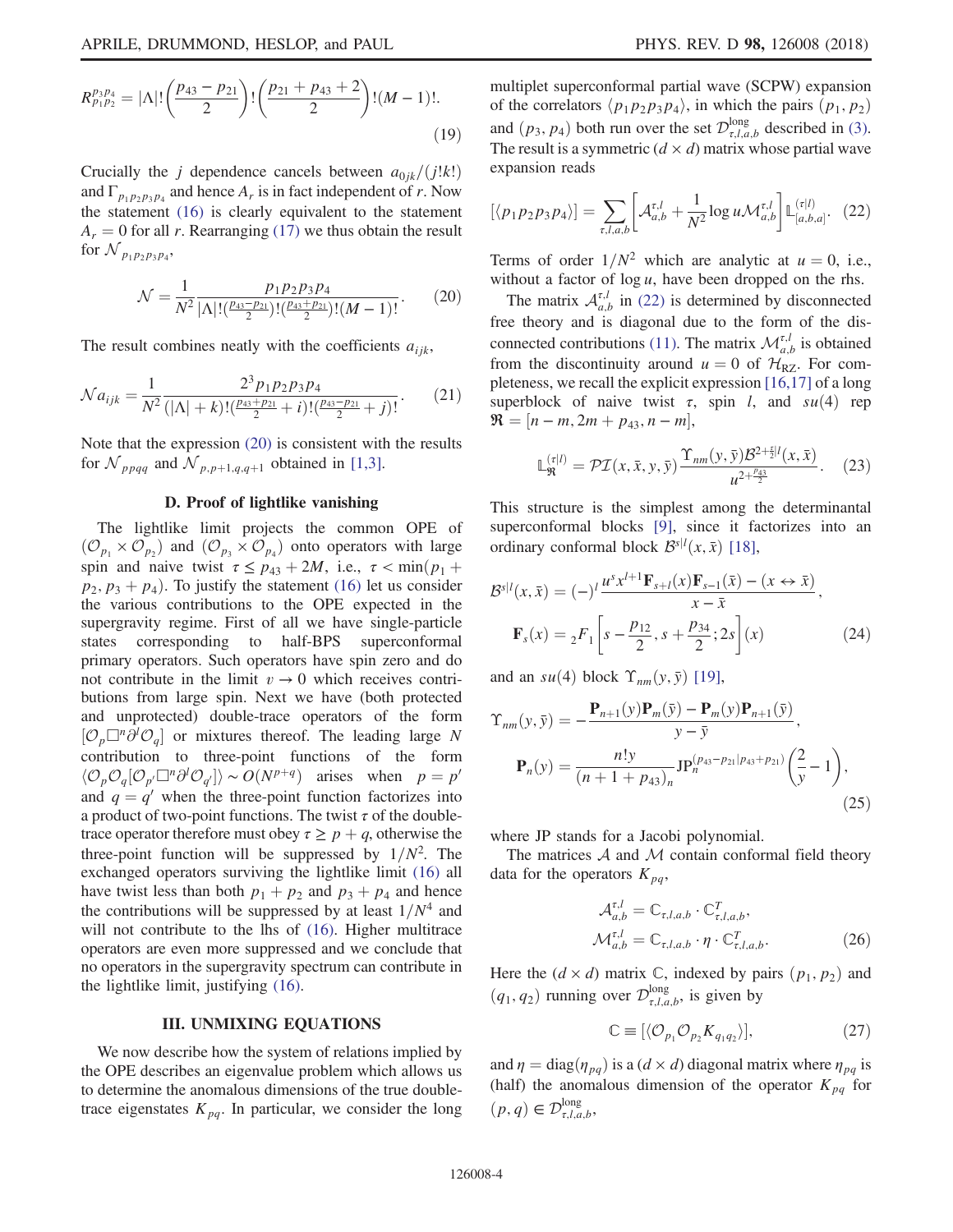The eigenvalue problem [\(26\)](#page-3-3) is well defined as a consequence of the equality

$$
\begin{Bmatrix} \text{Hindependent} \\ \text{entries of } A \& M \end{Bmatrix} = \begin{Bmatrix} \text{#of } \langle \mathcal{O}_{p_i} \mathcal{O}_{p_j} K_{pq} \rangle \\ + \text{#of } \eta_{pq} \end{Bmatrix} . \tag{29}
$$

Let us comment on the structure of the matrices  $A$  and  $M$ . The SCPW expansion of disconnected free theory has the following compact expression:

$$
\mathcal{A}_{a,b}^{\tau,l} = \text{diag}(\mathcal{F}_{1+a+i+r,b-2r,r,a,t+a+r})_{1 \leq i \leq (t-1), \atop 0 \leq r \leq \mu-1}
$$

where the function  $\mathcal F$  is given by

$$
\mathcal{F}_{p,h,m,a,s} = \frac{p(p+h)(1+\delta_{h0})(1+a)(2m+2+h+a)(l+1)(l+2s+2+h)}{(p-1-m)!(p-2-m-a)!(p+m+h)!(p+m+h+1+a)!}\times \frac{(m+1+h)_{m+1}(m+2+a+h)_{m+2+a}}{m!} \Pi_{s} \Pi_{l+s+1},
$$
\n
$$
\Pi_{s} = \frac{((s+h)!)^{2}}{(2s+h)!} (s+1-m)_{m} (s+1+h)_{m} (s-m-a)_{a} (s+2+h+m)_{a} (s+1-p)_{p-2-m-a}
$$
\n
$$
\times (s+3+h+m+a)_{p-2-m-a}.
$$
\n(30)

The SCPW of matrix elements in  $\mathcal{M}_{\tau,l,a,b}$  has the form

$$
\frac{(l+1+t+a+r+\frac{p_{43}-p_{21}}{2})!(l+1+t+a+r+p_{43})!}{(2(l+1+t+r+a)+p_{43})!} \times \mathcal{P}_d(l),\tag{31}
$$

where  $P_d(l)$  is a polynomial in l of degree  $d = \min(p_1 +$  $p_2, p_3 + p_4) - (p_{43} - p_{21}) - 4$ , and r labels  $(p_3, p_4)$ . We determine this polynomial case by case and solve the eigenvalue problem following [1–[3\].](#page-5-0) We have verified that our conjecture [\(5\)](#page-1-3) holds systematically in the  $su(4)$ channels  $[a, b, a]$  with  $0 \le a \le 3$ ,  $0 \le b \le 6$  up to twist 24 for both even and odd spins. In particular, we have been able to perform nontrivial tests on the pattern of residual degeneracies. It would be fascinating to understand whether higher order corrections lift the pattern of residual degeneracies observed at order  $1/N^2$  or whether they remain due to some as yet unknown symmetry.

# IV. CASIMIR OPERATORS

Quadratic and quartic conformal Casimir operators have played a useful role in understanding and simplifying the structure of correlators [\[3,5,20\].](#page-5-11) Here we extend the analysis of [\[3\]](#page-5-11) to all  $su(4)$  channels  $[a, b, a]$  of any correlator  $\langle p_1p_2p_3p_4 \rangle$ . The quadratic and quartic Casimirs are given by [\[20,21\]](#page-6-5)

$$
\mathcal{D}_{2}^{\rho_{1},\rho_{2}} = D_{+}^{\rho_{1},\rho_{2}} + 2 \frac{x \bar{x}}{x - \bar{x}} ((1 - x)\partial_{x} - (1 - \bar{x})\partial_{\bar{x}}),
$$
  

$$
\mathcal{D}_{4}^{\rho_{1},\rho_{2}} = \left(\frac{x \bar{x}}{x - \bar{x}}\right)^{2} D_{-}^{\rho_{1},\rho_{2}} \left(\frac{x \bar{x}}{x - \bar{x}}\right)^{-2} D_{-}^{\rho_{1},\rho_{2}},
$$
(32)

where  $D^{\rho_1,\rho_2}_{\pm} = D^{\rho_1,\rho_2} \pm \bar{D}^{\rho_1,\rho_2}$  and

$$
D^{\rho_1, \rho_2} = x^2 \partial_x (1 - x) \partial_x - (\rho_1 + \rho_2) x^2 \partial_x - \rho_1 \rho_2 x.
$$
 (33)

The labels  $\rho_i$  are given by  $\rho_1 = -\frac{1}{2} p_{12}$ ,  $\rho_2 = \frac{1}{2} p_{34}$ . The eigenvalues of  $\mathcal{D}_2$  and  $\mathcal{D}_4$  on  $\mathcal{B}^{(2+\frac{1}{2}|l)}$  are

$$
\lambda_2(\tau, l) = \frac{1}{2} (l(l+2) + (\tau + l)(\tau + l - 4)),
$$
  
\n
$$
\lambda_4(\tau, l) = l(l+2)(\tau + l - 1)(\tau + l - 3).
$$
 (34)

<span id="page-4-0"></span>Consider the combination of Casimirs

$$
\Delta^{(8)} = -\frac{1}{8} \left( \mathcal{D}_4^{\rho_1, \rho_2} - (\mathcal{D}_2^{\rho_1, \rho_2})^2 + g_1^{a, b} \mathcal{D}_2^{\rho_1, \rho_2} - g_2^{a, b} \right) \times \left( \mathcal{D}_4^{\rho_1, \rho_2} - (\mathcal{D}_2^{\rho_1, \rho_2})^2 + g_3^{a, b} \mathcal{D}_2^{\rho_1, \rho_2} - g_4^{a, b} \right), \tag{35}
$$

with the coefficients  $g_i^{a,b}$  given by

$$
g_1^{a,b} = (b + 2a)^2 + 6(b + 2a) + 6,
$$
  
\n
$$
g_2^{a,b} = \frac{1}{4}(b + 2a)(b + 2a + 2)(b + 2a + 4)(b + 2a + 6),
$$
  
\n
$$
g_3^{a,b} = (b^2 + 2b - 2),
$$
  
\n
$$
g_4^{a,b} = \frac{1}{4}(b - 2)b(b + 2)(b + 4).
$$
\n(36)

The operator  $\Delta^{(8)}$  has the property that its eigenvalue on the conformal blocks reproduces exactly the numerator of the anomalous dimensions given in Eq. [\(5\),](#page-1-3) i.e.,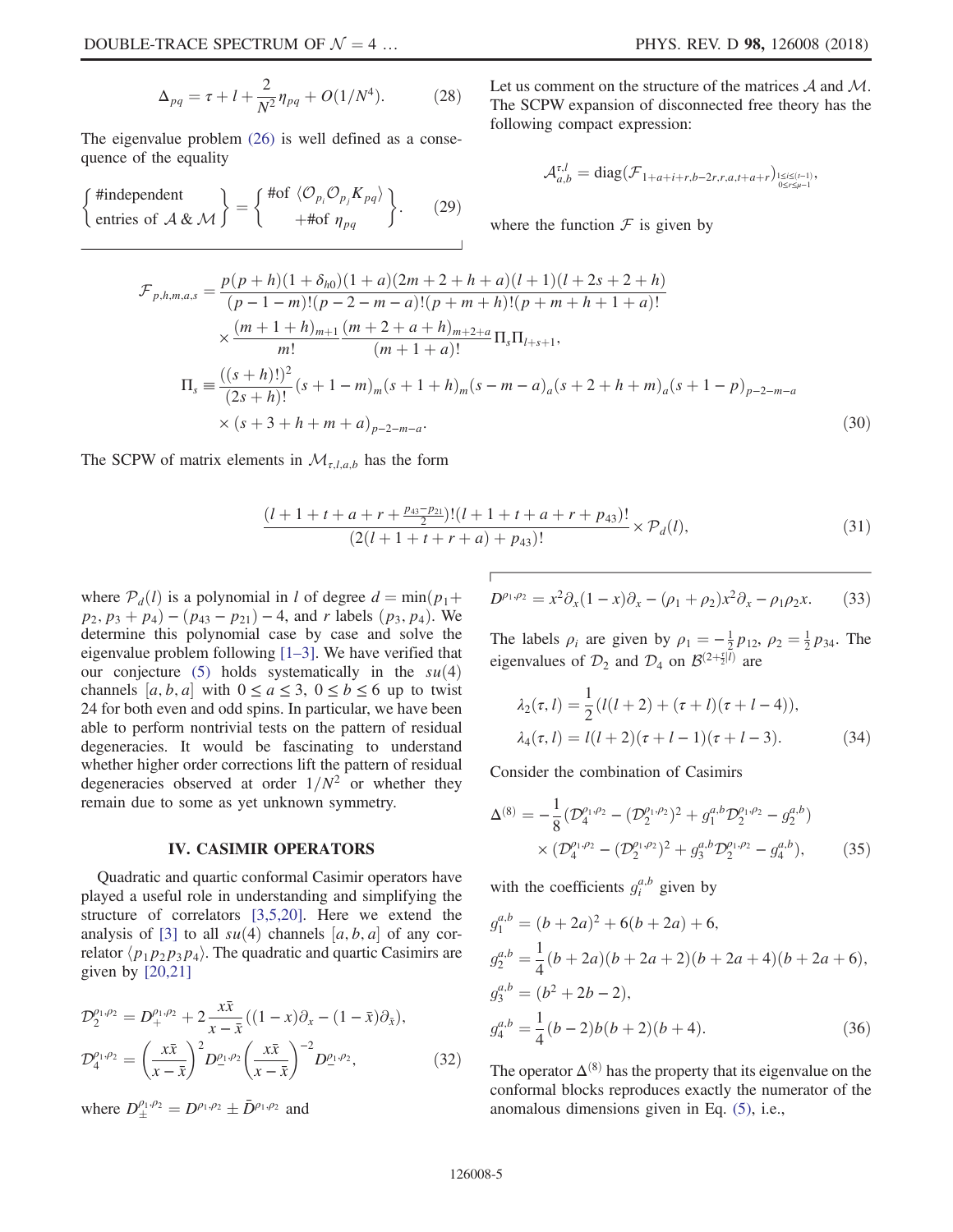$$
\Delta^{(8)}\mathcal{B}^{(2+\frac{r}{2}|l)} = -2M_l^{(4)}M_{l+l+1}^{(4)}\mathcal{B}^{(2+\frac{r}{2}|l)}.\tag{37}
$$

The operator  $\Delta^{(8)}$  greatly simplifies the sums which compute the leading discontinuities of a correlator to any loop order. In a large N expansion we have

$$
\mathcal{H} = \sum_{k \ge 1} \frac{1}{N^{2k}} \sum_{r=0}^{k} \frac{1}{r!} (\log u)^r \sum_{m \le n} \Upsilon_{nm} \mathcal{H}_{r,nm}^{(k)}.
$$
 (38)

Then the leading discontinuity  $\mathcal{H}_{k,nm}^{(k)}$  in an  $su(4)$  channel with  $a = n - m$  and  $b = 2m - p_{43}$  is given by

$$
\mathcal{H}_{k,nm}^{(k)} = \sum_{\tau,l,(q_1,q_2)} (\eta_{q_1q_2}^{\tau,l,a,b})^k C_{q_1q_2} \frac{\mathcal{B}^{(2+\frac{\tau}{2}|l)}}{u^{2+\frac{p_{43}}{2}}},\qquad(39)
$$

with  $C_{q_1q_2} = \langle \mathcal{O}_{p_1} \mathcal{O}_{p_2} K_{q_1q_2} \rangle \langle \mathcal{O}_{p_3} \mathcal{O}_{p_4} K_{q_1q_2} \rangle$ . Since the numerator of the anomalous dimensions does not depend on  $(q_1, q_2)$ , we may pull out  $(k - 1)$  factors of  $\Delta^{(8)}$  and remove  $(k - 1)$  powers of the numerator from the anomalous dimension. These reduced sums are considerably simpler. Indeed the resummed result for general  $k$  is of a similar complexity as the  $k = 1$  case (the log u coefficient of the tree-level supergravity result). One can then recover the full leading discontinuity by applying  $\Delta^{(8)}$  (k – 1) times to the resummed expression.

For concreteness, let us consider the simplest example:  $p_i = 2$ , for which we have  $\rho_1$ ,  $\rho_2 = 0$  and the only su(4) channel for long multiplets is the singlet a,  $b = 0$ . The  $(\log u)^2$  term of the  $\langle 2222 \rangle$  correlator was computed at one loop in [\[2\]](#page-5-1) (and recently reproduced using  $\Delta^{(8)}$  in [\[5\]](#page-5-12)). With the aid of  $\Delta^{(8)}$  one can produce a closed formula for the highest transcendental weight part (weight  $k$ ) of the leading  $(\log u)^k$  discontinuity for any loop order,

$$
\mathcal{H}_k^{(k)}|_{\text{top}} = \frac{1}{u^2} (\Delta^{(8)})^{k-1} \left[ \frac{G_k(x, \bar{x}) - v^7 G(x', \bar{x}')}{(x - \bar{x})^7} \right],
$$
  
\n
$$
G(x, \bar{x}) = a_k(x, \bar{x}) \sum_{a_i = 0, 1} [H_{a_1 0 a_2 0 \cdots 1}(x) - (x \leftrightarrow \bar{x})].
$$
 (40)

Here  $x' = \frac{x}{x-1}$  and  $H_{c_1 \cdots c_n}(x)$  are harmonic polylogarithms of weight  $k$  [\[22\]](#page-6-6). Finally, the coefficient polynomial for the case  $\langle 2222 \rangle$  is given by

$$
a_k(x, \bar{x}) = -2^{7-3k}3^{1-k}u^4
$$
  
\n
$$
\times [2^k(\hat{u} + v)(\hat{u}^2 + 8\hat{u}v + v(v+6))
$$
  
\n
$$
-6(\hat{u}^3 + 7\hat{u}^2v + 3\hat{u}v(v+2) - (v-4)v^2)
$$
  
\n
$$
+ 5^{2-k}2(\hat{u}^3 - 3\hat{u}v^2 + 3(\hat{u}+2)\hat{u}v + v^3)], \quad (41)
$$

with  $\hat{u} = u - 1$ . Similar results have been obtained for the correlators  $\langle 2233 \rangle$ ,  $\langle 2323 \rangle$ , and  $\langle 3333 \rangle$ , for which the quantum numbers  $(\rho_1, \rho_2)$  and  $(a, b)$  of  $\Delta^{(8)}$  are nontrivial.

We believe that the results on the anomalous dimensions [\(5\)](#page-1-3) together with the Casimir operators [\(35\)](#page-4-0) will aid in the construction of one-loop supergravity (i.e., order  $1/N^4$ ) contributions to all correlators  $\langle p_1p_2p_3p_4 \rangle$ . It would be fascinating to see if the methods described in [\[23\]](#page-6-7) can be used to make contact with such supergravity loop corrections and the spectrum results described here.

### ACKNOWLEDGMENTS

F. A. is supported by the ERC-STG Grant No. 637844- HBQFTNCER. J. M. D. and H. P. acknowledge support from ERC Consolidator Grant No. 648630 IQFT. P. H. acknowledges support from STFC Grant No. ST/ P000371/1.

- <span id="page-5-0"></span>[1] F. Aprile, J. M. Drummond, P. Heslop, and H. Paul, [J. High](https://doi.org/10.1007/JHEP02(2018)133) [Energy Phys. 02 \(2018\) 133.](https://doi.org/10.1007/JHEP02(2018)133)
- <span id="page-5-1"></span>[2] F. Aprile, J. M. Drummond, P. Heslop, and H. Paul, [J. High](https://doi.org/10.1007/JHEP01(2018)035) [Energy Phys. 01 \(2018\) 035.](https://doi.org/10.1007/JHEP01(2018)035)
- <span id="page-5-11"></span>[3] F. Aprile, J. M. Drummond, P. Heslop, and H. Paul, [J. High](https://doi.org/10.1007/JHEP05(2018)056) [Energy Phys. 05 \(2018\) 056.](https://doi.org/10.1007/JHEP05(2018)056)
- <span id="page-5-2"></span>[4] L. F. Alday and A. Bissi, [Phys. Rev. Lett.](https://doi.org/10.1103/PhysRevLett.119.171601) 119, 171601 [\(2017\).](https://doi.org/10.1103/PhysRevLett.119.171601)
- <span id="page-5-12"></span><span id="page-5-3"></span>[5] L. F. Alday and S. Caron-Huot, [arXiv:1711.02031.](http://arXiv.org/abs/1711.02031)
- [6] J. M. Maldacena, [Int. J. Theor. Phys.](https://doi.org/10.1023/A:1026654312961) 38, 1113 (1999); [[Adv.](https://doi.org/10.4310/ATMP.1998.v2.n2.a1) [Theor. Math. Phys.](https://doi.org/10.4310/ATMP.1998.v2.n2.a1) 2, 231 (1998)].
- <span id="page-5-4"></span>[7] B. Eden, A. C. Petkou, C. Schubert, and E. Sokatchev, [Nucl.](https://doi.org/10.1016/S0550-3213(01)00151-1) Phys. B607[, 191 \(2001\).](https://doi.org/10.1016/S0550-3213(01)00151-1)
- <span id="page-5-5"></span>[8] F. A. Dolan and H. Osborn, [Ann. Phys. \(Amsterdam\)](https://doi.org/10.1016/S0003-4916(03)00074-5) 307, [41 \(2003\).](https://doi.org/10.1016/S0003-4916(03)00074-5)
- <span id="page-5-10"></span>[9] R. Doobary and P. Heslop, [J. High Energy Phys. 12 \(2015\)](https://doi.org/10.1007/JHEP12(2015)159) [159.](https://doi.org/10.1007/JHEP12(2015)159)
- <span id="page-5-6"></span>[10] L. I. Uruchurtu, [J. High Energy Phys. 03 \(2009\) 133;](https://doi.org/10.1088/1126-6708/2009/03/133) [08](https://doi.org/10.1007/JHEP08(2011)133) [\(2011\) 133.](https://doi.org/10.1007/JHEP08(2011)133)
- <span id="page-5-7"></span>[11] G. Arutyunov and S. Frolov, [Phys. Rev. D](https://doi.org/10.1103/PhysRevD.61.064009) 61, 064009 [\(2000\);](https://doi.org/10.1103/PhysRevD.61.064009) E. D'Hoker, D. Z. Freedman, S. D. Mathur, A. Matusis, and L. Rastelli, in The many faces of the superworld, edited by M.A. Shifman (World Scientific, Singapore, 2000), pp. 332–360; G. Arutyunov and S. Frolov, [J. High Energy Phys. 04 \(2000\) 017.](https://doi.org/10.1088/1126-6708/2000/04/017)
- <span id="page-5-9"></span>[12] L. Rastelli and X. Zhou, [J. High Energy Phys. 04 \(2018\)](https://doi.org/10.1007/JHEP04(2018)014) [014.](https://doi.org/10.1007/JHEP04(2018)014)
- <span id="page-5-8"></span>[13] I. Heemskerk, J. Penedones, J. Polchinski, and J. Sully, [J.](https://doi.org/10.1088/1126-6708/2009/10/079) [High Energy Phys. 10 \(2009\) 079;](https://doi.org/10.1088/1126-6708/2009/10/079) A. L. Fitzpatrick and J. Kaplan, [J. High Energy Phys. 10 \(2012\) 032.](https://doi.org/10.1007/JHEP10(2012)032)